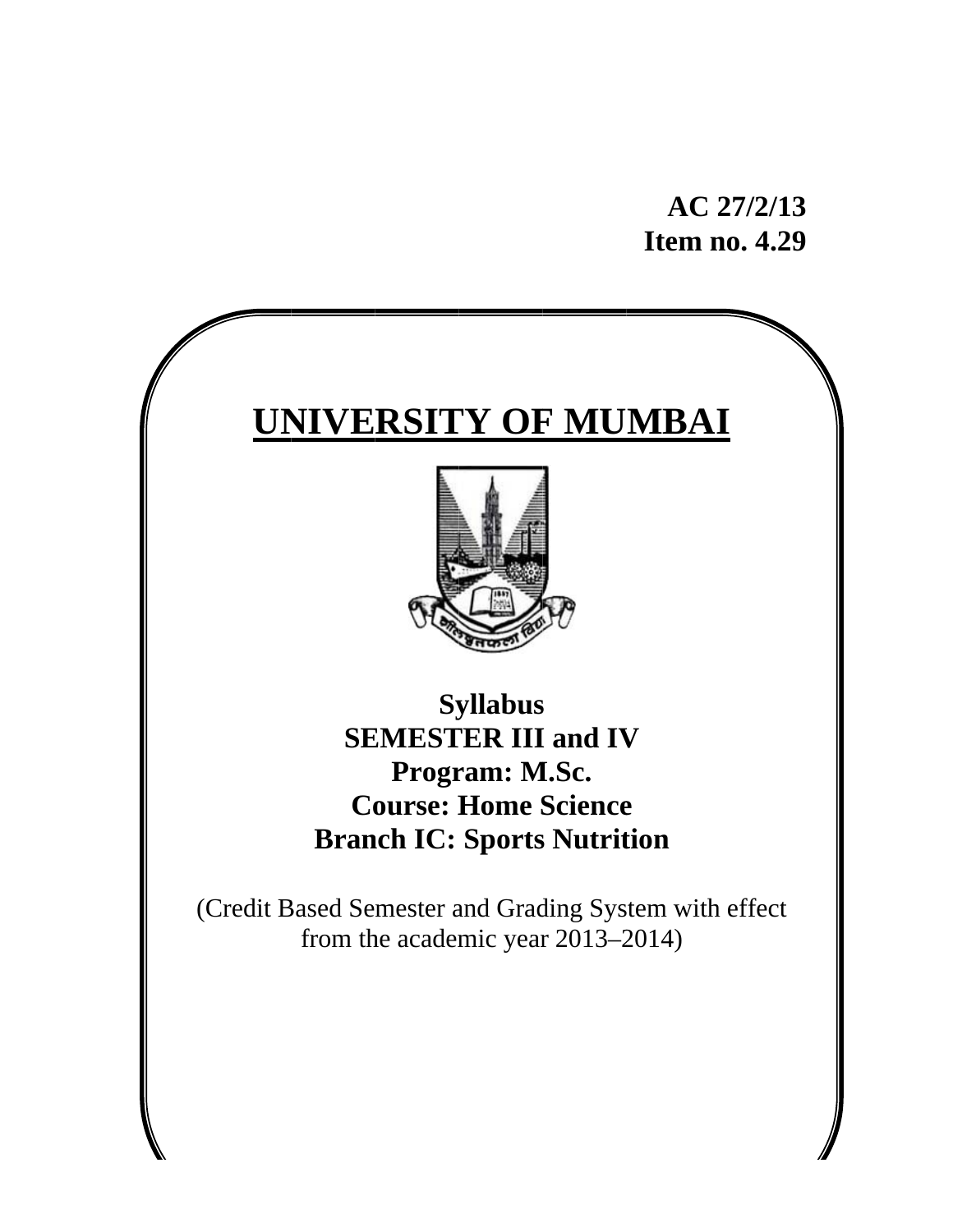# **SEMESTER III**

| <b>Course Code</b> | <b>SUBJECTS</b>                                                 | <b>Internal</b><br><b>Marks</b> | Univ.<br><b>Marks</b> | <b>Total</b> | Periods/<br>Week | <b>Credits</b> |
|--------------------|-----------------------------------------------------------------|---------------------------------|-----------------------|--------------|------------------|----------------|
| PSHSIC301          | <b>Sports Nutrition</b>                                         | 40                              | 60                    | 100          | 3                |                |
| PSHSIC302          | Nutritional management of<br>Degenerative/metabolic<br>diseases | 40                              | 60                    | 100          | 3                |                |
| PSHSIC303          | Holistic fitness                                                | 40                              | 60                    | 100          | 3                |                |
| PSHSIC304          | Food Service Management in<br><b>Health Care Settings</b>       | 40                              | 60                    | 100          | 3                |                |
| PSHSICP301         | Nutrition & Exercise for<br><b>Special Conditions</b>           |                                 | 50                    | 50           | 4                | っ              |
| PSHSICP302         | Project                                                         |                                 | 150                   | 150          | 4                | 6              |
|                    | <b>TOTAL</b>                                                    |                                 |                       | 600          | 20               | 24             |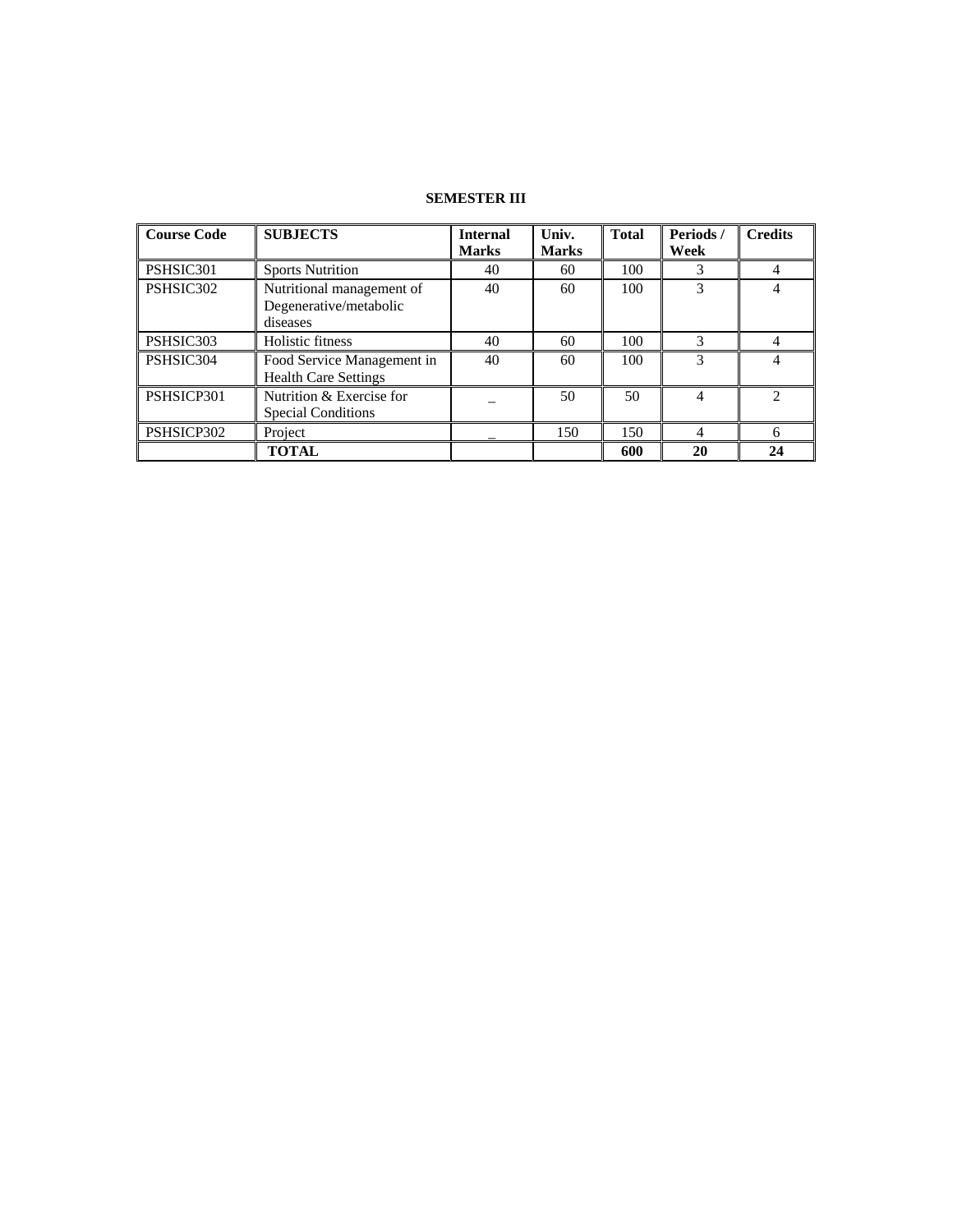| <b>Course Code</b> | Title                   | Periods/week | <b>Marks</b> | Credits |
|--------------------|-------------------------|--------------|--------------|---------|
| <b>PSHSIC301</b>   | <b>Sports Nutrition</b> |              | 100          |         |

# **Objectives**

- To acquire knowledge about specific nutrient required for various sport activities.
- To understand important issues, concerns on enhancing performance.
- To learn about techniques used to assess nutritional status of athletics and sports persons.

#### **Course Content Periods Periods Periods Unit I Nutrient Bioenergetics**  Energy Cycle Sources of body fuels and their utilization Relationship of specific cells to metabolism Adipocytes Muscle fibre Energy balance **15 Unit II Nutritional Concerns for**  female athletes Vitamins and Mineral malnutrition (Athletic Triad) Eating disorders. **Nutritional Issues for Special Environments and Conditions**. Training and competing at different altitudes At extreme climates While traveling long distances **15** Unit III Nutrient Requirements for Competitive Sports Persons. Power Sports Endurance Sports Combined **15**

# **References:**

Summerfield, Lianne, M. (2001), *Nutrition Exercise and Behaviour. An integrated approach to weight management.* 

Burke, Louise and Deakin, Vicki (2006) *Clinical Sports Nutrition*, McGraw – Hill Pvt. Ltd. Australia. Wolinksy, I. and Drishill, Judy (1997) *Sports and Nutrition Vitamins and Trace elements*, CRC Press BY.

Wolinksy, I. (1998) *Nutrition in Exercise and Sports* CRC press NY.

Browns, Fred and Caustan, Cargill (2002) *Essentials of Sports Nutrition* – 2nd edition John Wiley and Sons, England.

Bernadot, Dan (1999) *Nutrition for serious Athletes*, Human Kinetics USA.

Wolinsky, Ira and Driskell, J. (2004) *Nutritional Ergogenic aids*, CRC Press NY.

| <b>Course Code</b> | Title                                                                          | <b>Periods/week</b> | <b>Marks</b> | Credits |
|--------------------|--------------------------------------------------------------------------------|---------------------|--------------|---------|
| PSHSIC302          | <b>Nutritional Management of Degenerative and</b><br><b>Metabolic Diseases</b> |                     | 100          |         |

# **Objectives**

To enable students understand

- Principles of nutritional management in various therapeutic conditions.
- The importance and process of nutritional counseling for athletic and non athletic persons.
- The symptoms and dietary treatment of nutrient deficiencies.

| <b>Course Content</b> |                                                                                                                                                                                                                                                     | <b>Periods</b> |
|-----------------------|-----------------------------------------------------------------------------------------------------------------------------------------------------------------------------------------------------------------------------------------------------|----------------|
| Unit I                | <b>Nutrition Care Process</b>                                                                                                                                                                                                                       | 15             |
|                       | Steps involved in the Nutritional assessment, Diagnosis, Intervention monitoring,<br>evaluation and documentation of the information about patients.<br>The procedure of diet prescription, Modification of normal diet, Types of hospital<br>diets |                |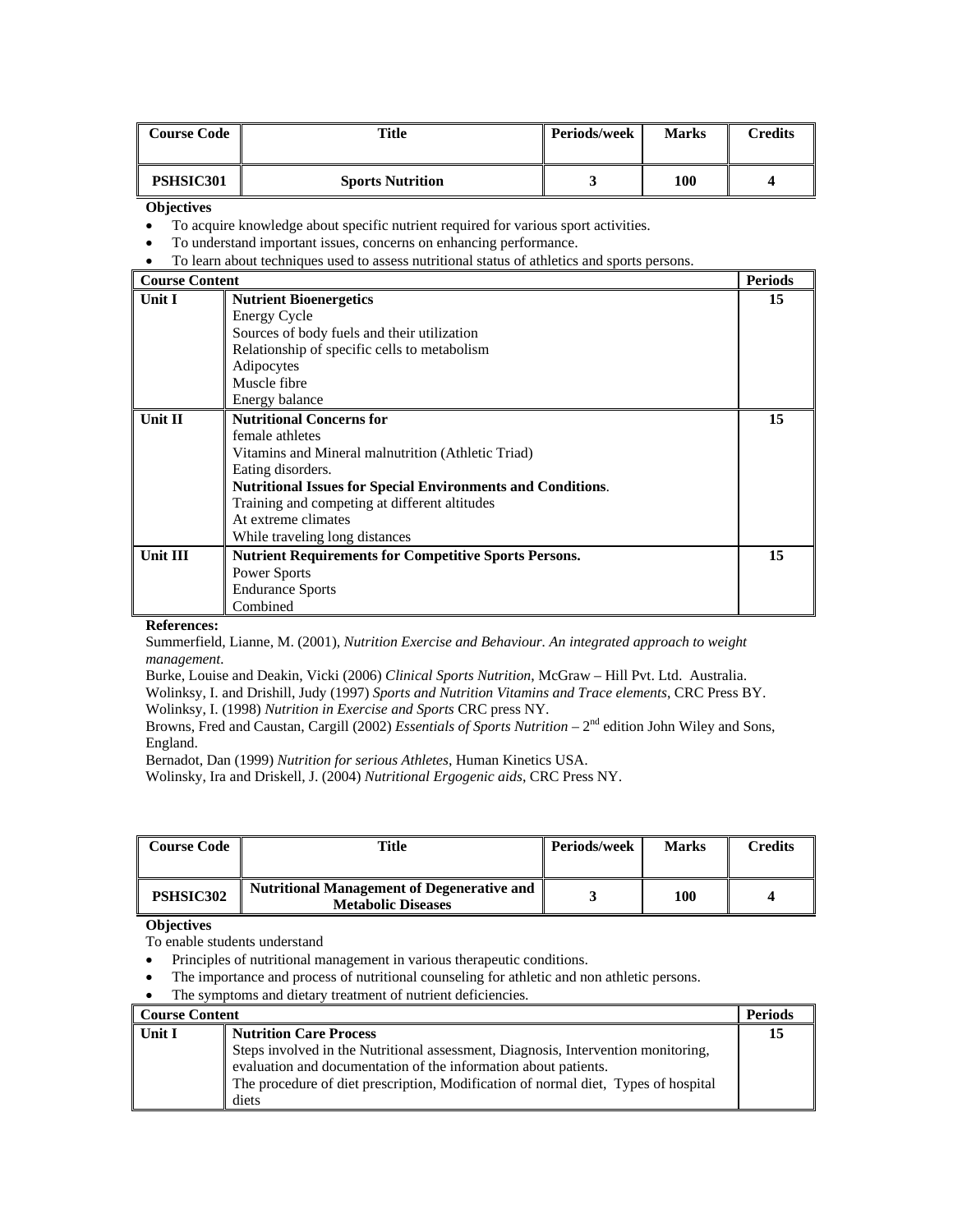|            | <b>Nutritional Counseling</b>                                                       |    |
|------------|-------------------------------------------------------------------------------------|----|
|            | Discharge planning and home care.                                                   |    |
| Unit $\Pi$ | Nutrition for Weight Management in Sports and Non-Sports Persons of                 | 15 |
|            | Various Age Groups / Categories.                                                    |    |
|            | <b>Weight Loss:</b>                                                                 |    |
|            | Physiology of Overweight & Obesity                                                  |    |
|            | Assessment and Complication of obesity                                              |    |
|            | Obesity among Sports persons                                                        |    |
|            | Approaches (Dietary & Lifestyle (Exercise for weight and fat loss)                  |    |
|            | Plateau effect & weight recycling.                                                  |    |
|            | Negative aspects of weight loss and recovery strategies                             |    |
|            | Weight gain:                                                                        |    |
|            | Need for weight gain, weight specific categorization of sports persons, Sports with |    |
|            | weight restrictions.                                                                |    |
| Unit III   | Nutrition for Weight Management in Sports and Non-Sports Persons of                 | 15 |
|            | Various Age Groups / Categories.                                                    |    |
|            | <b>Eating disorders</b>                                                             |    |
|            | Prevalence, Causes & Metabolic / Physiologic Consequences                           |    |
|            | Role of Nutrition and Lifestyle modification                                        |    |
|            | <b>Nutritional Management of Selected Clinical Conditions:</b>                      |    |
|            | A-Gastro Intestinal Disorders: Peptic Ulcer, Duodenal Ulcer, liver diseases etc     |    |
|            | Etiology, Pathophysiology and effect of Exercise.                                   |    |

Wolinsky, Ira (1998) *Nutrition in Exercise & Sport* (3rded.)

Fred and Brouns (2002) *Essentials of Sports Nutrition* (2<sup>nd</sup> ed.), John Wiley & Sons pub.

Mc Ardle, W.D. & Katch (2005) Sports and Exercise Nutrition (4<sup>th</sup>ed.) Williams & Wilkins, A Waverly Company.

Williams, C. & Delvin, J.T. (1992) *Foods, Nutrition & Sports Performance* (1<sup>st</sup>ed.)E. & F.N. Sons' Pub.

Burke, L. Y.and Deking, V. (2006) *Clinical Sports Nutrition* (3rd ed.), Tata McGraw Hill Pub.

Summerfield, Lianne, M. (2001) *Nutrition Exercise and Behaviour An integrated approach to weight management*, Belmount (USA). Wadsworth/Thompson Learning

| <b>Course Code</b> | Title                   | <b>Periods/week</b> | <b>Marks</b> | <b>Predits</b> |
|--------------------|-------------------------|---------------------|--------------|----------------|
| <b>PSHSIC303</b>   | <b>Holistic Fitness</b> | ັ                   | 100          |                |

# **Objectives**

- To know about all dimensions of fitness
- To understand the concepts of stress and its implications on Health
- To imbibe knowledge about strategies that could be used to modify unhealthy behavior

| <b>Course Content</b> |                             | <b>Periods</b> |
|-----------------------|-----------------------------|----------------|
| Unit I                | <b>Holistic Heath</b>       | 15             |
|                       | Definition and Meening      |                |
|                       | Dinarisions of wellness     |                |
|                       | <b>Physical</b>             |                |
|                       | Stoid                       |                |
|                       | <b>Enti</b> ord             |                |
|                       | Spiritual                   |                |
|                       | Enviromental                |                |
|                       | <b>Psychological</b>        |                |
|                       | Coapetional                 |                |
| Unit II               | <b>Bergse for Fitness</b>   | 15             |
|                       | Health benefits of exercise |                |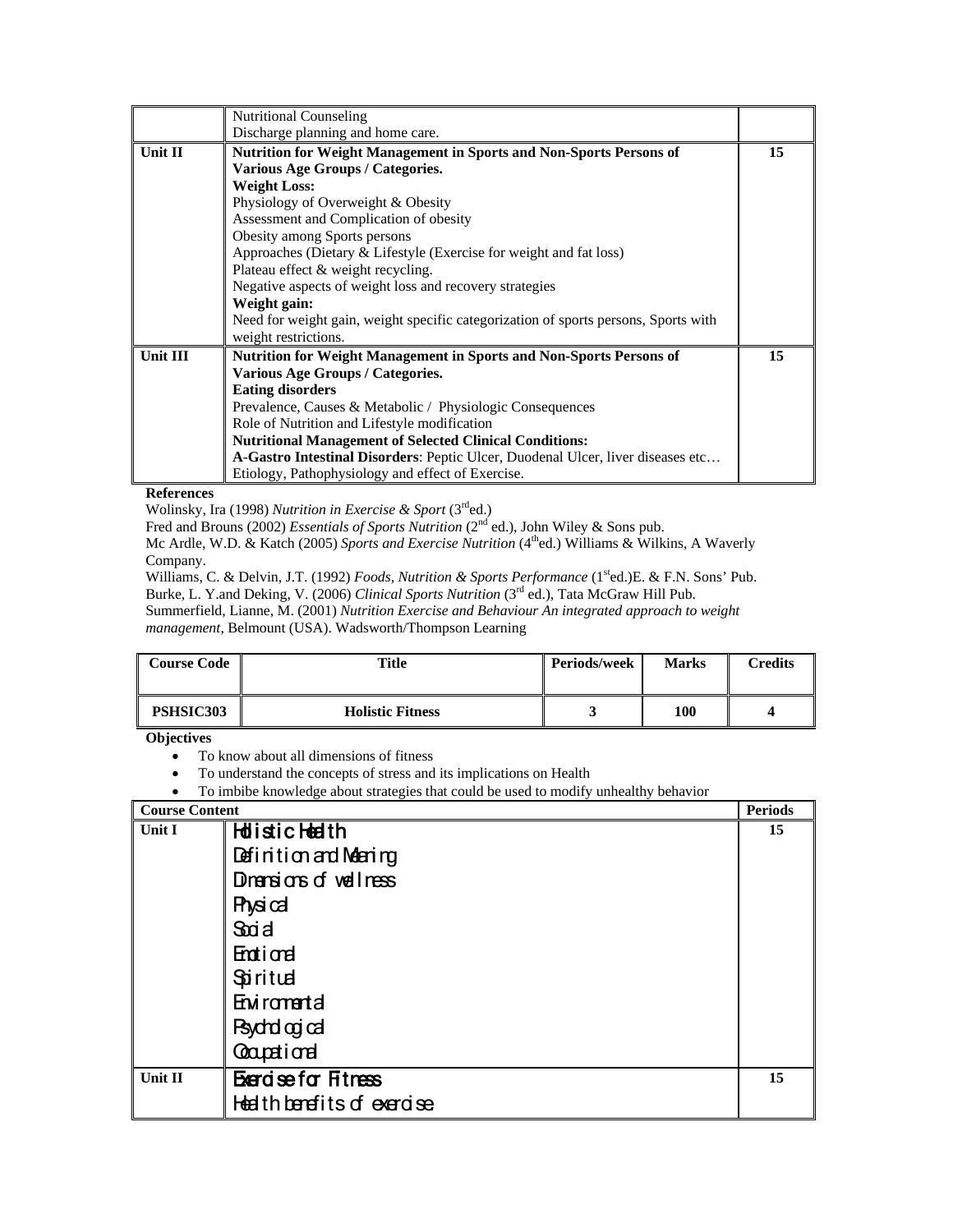|                 | Comporent of health related physical fitness                  |    |
|-----------------|---------------------------------------------------------------|----|
|                 | Physiological responses to exercise                           |    |
|                 | Stating and maintaining a fitness program                     |    |
| <b>Unit III</b> | Nutrition for Health                                          | 15 |
|                 | An overview of sand nutritional primations for healthy living |    |
|                 | Defining Nutrient Neads for different apegroups               |    |
|                 | Consumer contents on food sefety and nutritional adequay      |    |
|                 | Interelations of det/ Exercise for weight control             |    |
|                 | Elfects doesity and being oversight on health                 |    |
|                 | Fads and Fall axies of weight control                         |    |
|                 | Behavioral modifications                                      |    |

Powers, S. and Dodd, Stephen (1996) *Total fitness,* Allyss and Bacon, Univ. of Florida Hoeger, W., Turner, Low and W. Hafen Brent (2002), *Wellness Guidelines for ahealthy life style* Wadsworth/Thomas Learning USA. Brannon, L. and Feist, Jess (2000), *Health Psychology IV edition, An Introduction to behaviour and health*, Wadsworth USA. Schafer Walt (1998) *Stress Management for IV ed. Wellness* Wadsworth USA. *Mind, body and soul* (1998) The body shop, Bullyinch press book, little Brown and co. Bhat and Savur, S. (1998) *Fitness for life*, Jaico publishing House, Mumbai

Hamlyn, *Encylopedia for Complimentary Health* (1996)

| <b>Course Code</b> | Title                                                            | <b>Periods/week</b> | <b>Marks</b> | Credits |
|--------------------|------------------------------------------------------------------|---------------------|--------------|---------|
| <b>PSHSIC304</b>   | <b>Food Service Management in Health Care</b><br><b>Settings</b> |                     | 100          |         |

**Objectives** 

- To apply the principles of management in food service organizations (health settings)
- To understand the importance of quality management and process improvement in food service organizations
- To learn about the food product flow in specific food production units
- To gain knowledge about entrepreneurship in the food service sector

| <b>Course Content</b> |                                                                                    | <b>Periods</b> |
|-----------------------|------------------------------------------------------------------------------------|----------------|
| <b>Unit I</b>         | <b>Food Service Operating Practices</b>                                            | 15             |
|                       | Self operating, contracting, franchising                                           |                |
|                       | Food service operations in: schools, Hospitals, Other health care centers fitness, |                |
|                       | wellness clinics)                                                                  |                |
|                       | Emergency food service operations                                                  |                |
|                       | Correctional facilities                                                            |                |
| Unit II               | <b>Management Functions</b>                                                        | 15             |
|                       | Organizational design                                                              |                |
|                       | Leadership and motivation                                                          |                |
|                       | Personnel management                                                               |                |
|                       | Performance improvement                                                            |                |
|                       | Marketing food services                                                            |                |
| Unit III              | <b>Quality Management</b>                                                          | 15             |
|                       | Approaches to quality improvement                                                  |                |
|                       | Tools used in process management                                                   |                |
|                       | Issues for quality improvement                                                     |                |
|                       | Standards of quality in food service organisations                                 |                |

**References** 

Spears, Marian, C. and Gregoine, Mary, B. (2006) *Food service organization – A managerial and system approach* Pearson Prentice Hall USA.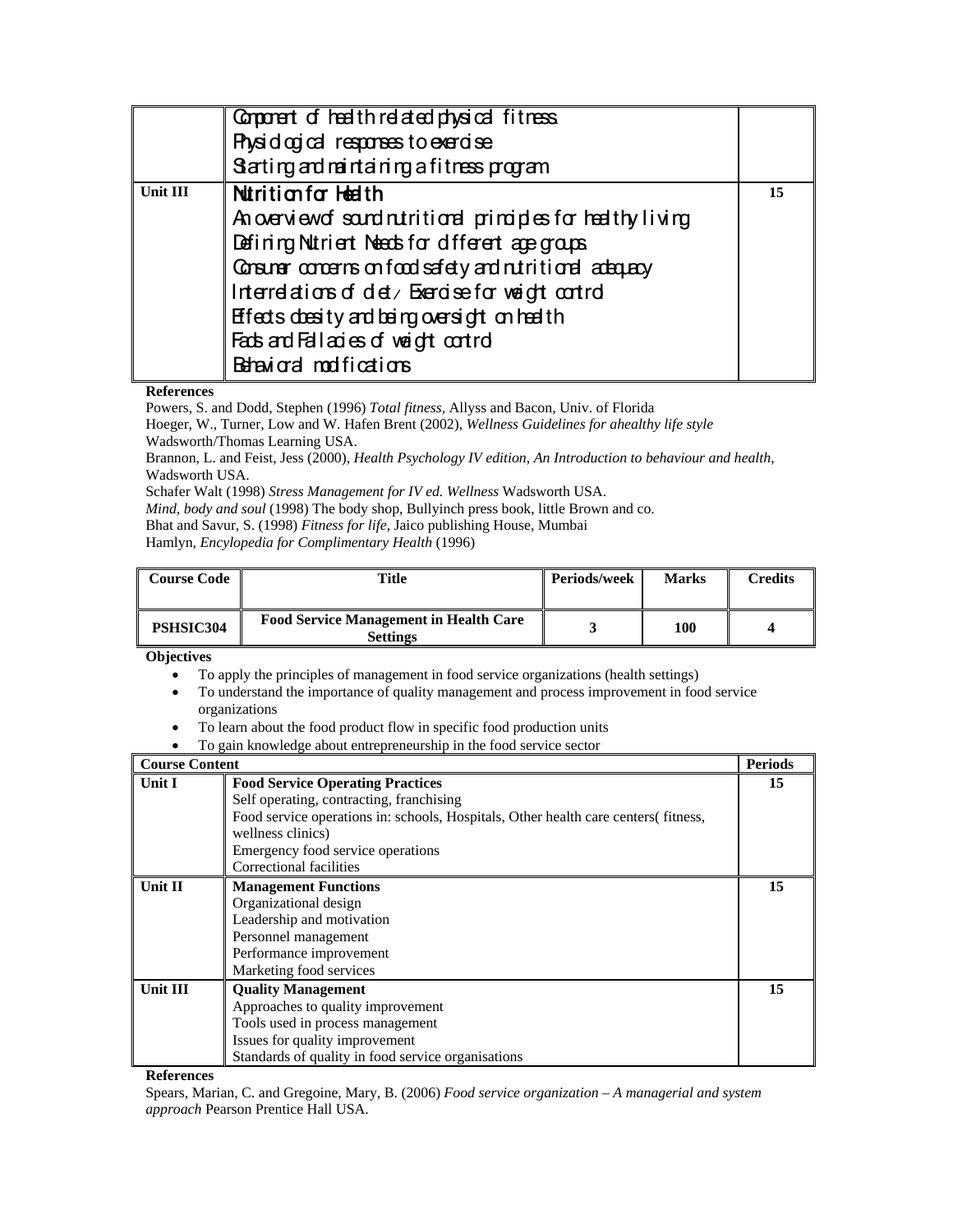Payne – Palacio, Theis, Monica (2005) *Introduction to food service*, Pearson Prentice Hall USA. Aswathappa, K. (2005) *Human resource and personnel management* (4thed.) Tata McGraw – Hill Publishing Company limited. New Delhi.

Robbin, Stephen and Coulta, Mary (2002), *Management* (7<sup>th</sup>ed.) Ashoka K. Ghosh, Prentice – Hall of India, Pvt. Ltd. New Delhi.

Buttle, Francis (1992) *Hotel and food service marketing – A managerial approach* ELBS edition, Cassel Educational Ltd, London.

Sudan AmikSadan, (2002) *Food service operations*, Anmol Publications, New Delhi.

Negi, Jagmohan (2004) *Food and beverage laws (Food Safety and Hygiene)*, Aman Publication, New Delhi. Bagchi, S.N. and Sharma, Anita (2004) *Textbook of food and beverage service* 2nd revised edition Aman Publications, New Delhi.

Subject Kumar, Sandeep Mallik (2007) *Food service facilities*, Aman Publishers New Delhi.

Hughes, Diane and Golzen, Godfrey (1986) *Running your own restaurant*, Kojan Page limited, London. Erdosh, George (2000) *Start and run a profitable cater business*, Jaico Publishing House, Mumbai.

| <b>Course Code</b> | Title                                                  | Periods/week | <b>Marks</b> | Credits |
|--------------------|--------------------------------------------------------|--------------|--------------|---------|
| <b>PSHSICP301</b>  | <b>Nutrition &amp; Exercise for Special Conditions</b> |              | 100          |         |

**Objectives** 

- To enable students plan and prepare diets for weight management and malnourished conditions.
- To impart the skill of coordinating exercise programme and diet in special conditions.
- To impart theoretical knowledge and practical skills in planning and preparation of diets for sports persons of various categories.

| <b>Course Content</b> |                                                                                      | <b>Periods</b> |
|-----------------------|--------------------------------------------------------------------------------------|----------------|
| <b>Unit I</b>         | <b>Planning &amp; Preparation of Diets for:</b>                                      | 15             |
|                       | Male and Female Non-sports persons of different activity levels.                     |                |
|                       | Sports Persons of various categories:                                                |                |
|                       | Endurance sports persons:                                                            |                |
|                       | Track events 9 Runners & Swimmers)                                                   |                |
|                       | Team events (Cricket, Hockey etc)                                                    |                |
| Unit II               | <b>Planning &amp; Preparation of Diets for:</b>                                      | 15             |
|                       | Resistance sports persons:                                                           |                |
|                       | Strength events (wrestlers, weight lifters etc.                                      |                |
|                       | Body builders                                                                        |                |
| Unit III              | <b>Planning and Preparation of Diets for Sports and Non-Sports Persons Suffering</b> |                |
|                       | for the following Conditions                                                         |                |
|                       | Weight Management : Weight Loss and Weight gain                                      |                |
|                       | Dehydration-Preparation of sports drinks.                                            |                |

**References** 

Burkee, L. and Deakin, V. (2006) *Clinical sports nutrition* (3<sup>rd</sup>ed.) The McGraw Hill Companies

Mahan, L.K. and Escott-Stumps, S. (2000) *Krause's food, nutrition & diet therapy* (11<sup>th</sup>ed.)CRC press.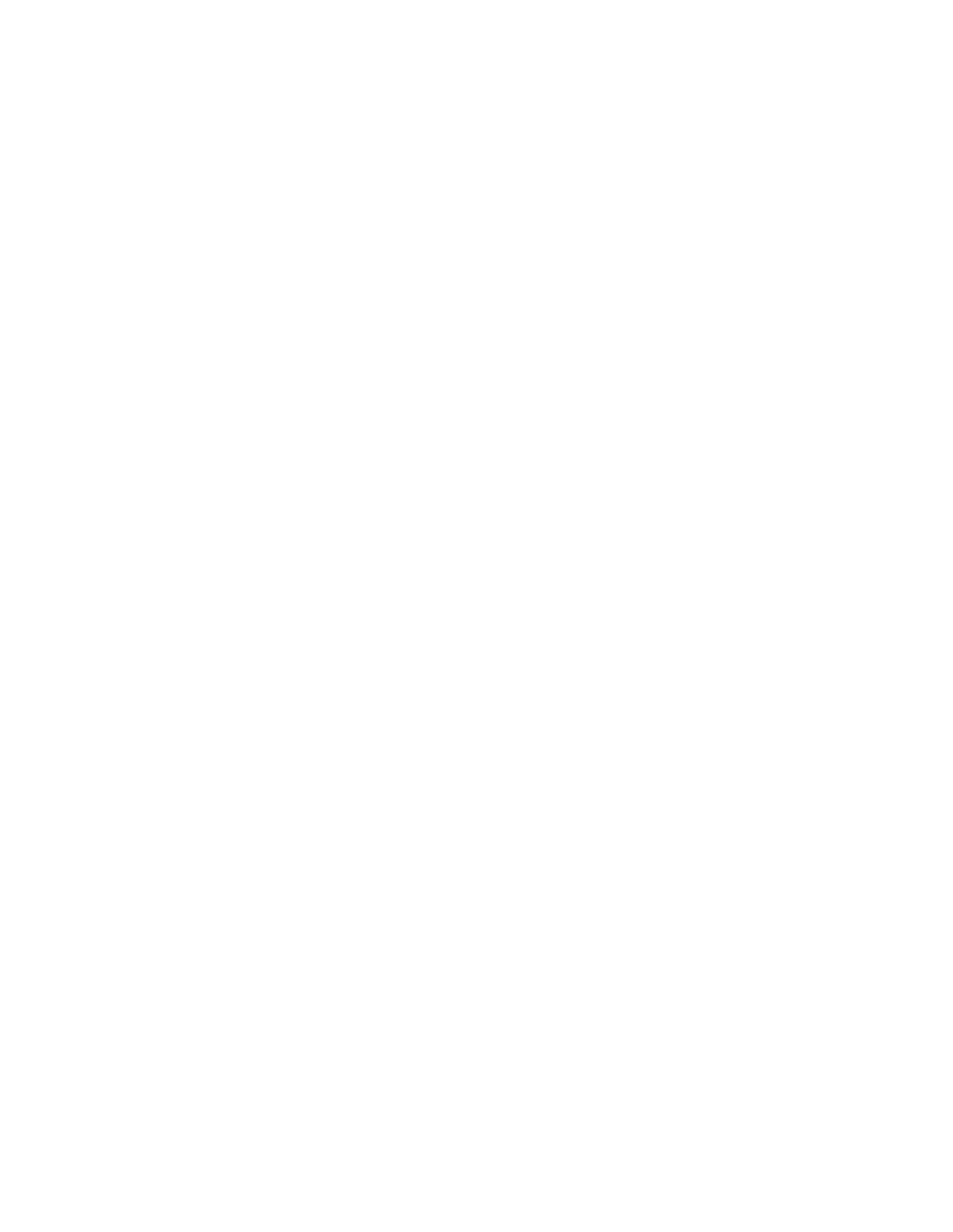# **SEMESTER IV**

| <b>Course Code</b>    | <b>SUBJECTS</b>                                                 | <b>Internal</b><br><b>Marks</b> | Univ.<br><b>Marks</b> | <b>Total</b> | Periods /<br>Week | <b>Credits</b>              |
|-----------------------|-----------------------------------------------------------------|---------------------------------|-----------------------|--------------|-------------------|-----------------------------|
| PSHSIC <sub>401</sub> | Sports Nutrition Paper - II                                     | 40                              | 60                    | 100          | 3                 | 4                           |
| PSHSIC <sub>402</sub> | Nutritional management of<br>Degenerative/metabolic<br>diseases | 40                              | 60                    | 100          | 3                 | 4                           |
| PSHSIC403             | Holistic fitness                                                | 40                              | 60                    | 100          | 3                 | $\overline{4}$              |
| PSHSIC404             | Food Service Management in<br><b>Health Care Settings</b>       | 40                              | 60                    | 100          | 3                 | 4                           |
| PSHSICP401            | Nutrition & Exercise for<br><b>Special Conditions</b>           |                                 | 50                    | 50           | 4                 | 2                           |
| PSHSICP402            | Part A: Project                                                 |                                 | 100                   | 100          | 4                 | 4                           |
|                       | Part B: Internship                                              |                                 | 50                    | 50           |                   | $\mathcal{D}_{\mathcal{L}}$ |
|                       | <b>TOTAL</b>                                                    |                                 |                       | 600          | 20                | 24                          |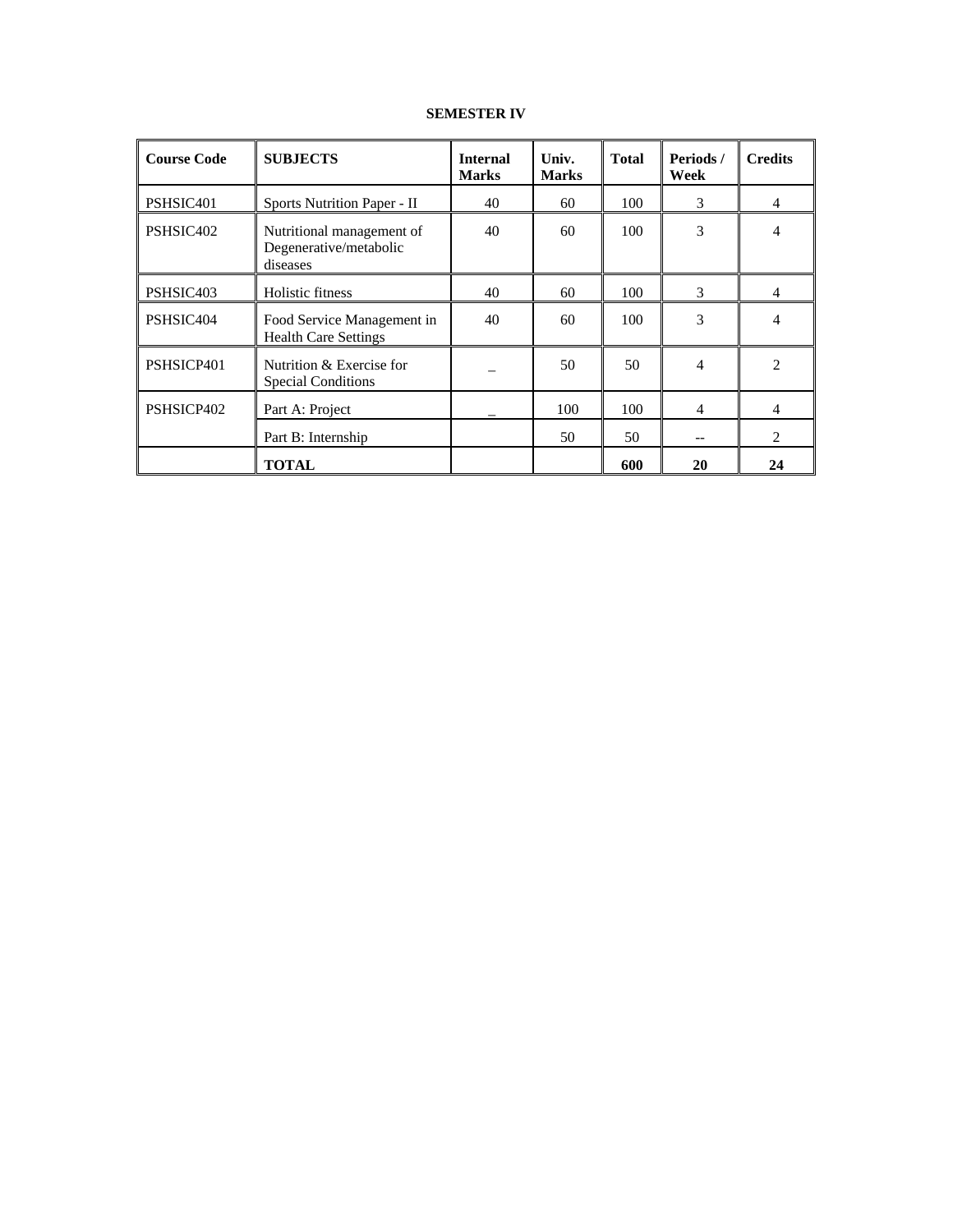| <b>Course Code</b>    | Title                   | <b>Periods/week</b> | <b>Marks</b> | <b>Credits</b> |
|-----------------------|-------------------------|---------------------|--------------|----------------|
| PSHSIC <sub>401</sub> | <b>Sports Nutrition</b> | ັ                   | 100          |                |

**Objectives** 

• To acquire knowledge about specific nutrient required for various sport activities.

• To understand important issues, concerns on enhancing performance.

• To learn about techniques used to assess nutritional status of athletics and sports persons.

| <b>Course Content</b> |                                                                                 | <b>Periods</b> |
|-----------------------|---------------------------------------------------------------------------------|----------------|
| <b>Unit I</b>         | <b>Oxidative Stress &amp; Exercise Performance</b>                              | 15             |
|                       | Role of Antioxidants                                                            |                |
|                       | Water & Electrolyte Requirements                                                |                |
|                       | Fluid replacement strategies in various sports activities                       |                |
| Unit II               | <b>Meal Patterns and Dietary Intake</b>                                         | 15             |
|                       | For Anaerobic power                                                             |                |
|                       | For Aerobic power                                                               |                |
|                       | Timing of meals.                                                                |                |
|                       | <b>Nutrition for Immunity</b>                                                   |                |
|                       | Factors affecting immunity Age, Sex, Exercise etc.                              |                |
| Unit III              | <b>Supplements and Ergogenic Aids.</b>                                          | 15             |
|                       | Nutritional and non Nutritional supplement                                      |                |
|                       | Amino Acid derivatives                                                          |                |
|                       | Lipid derivatives                                                               |                |
|                       | Other substances present ion food                                               |                |
|                       | Pharmacologic and chemical substance.                                           |                |
|                       | Evaluation of effectiveness                                                     |                |
|                       | <b>Geriatric Nutrition</b>                                                      |                |
|                       | Nutritional Requirements and common Nutritional Problems among geriatric sports |                |
|                       | and non-sports persons.                                                         |                |

#### **References**

Summerfield, Lianne, M. (2001), *Nutrition Exercise and Behaviour. An integrated approach to weight management.* 

Burke, Louise and Deakin, Vicki (2006) *Clinical Sports Nutrition*, McGraw – Hill Pvt. Ltd. Australia.

Wolinksy, I. and Drishill, Judy (1997) *Sports and Nutrition Vitamins and Trace elements*, CRC Press BY. Wolinksy, I. (1998) *Nutrition in Exercise and Sports* CRC press NY.

Browns, Fred and Caustan, Cargill (2002) *Essentials of Sports Nutrition* – 2nd edition John Wiley and Sons, England.

Bernadot, Dan (1999) *Nutrition for serious Athletes*, Human Kinetics USA.

Wolinsky, Ira and Driskell, J. (2004) *Nutritional Ergogenic aids*, CRC Press NY.

| <b>Course Code</b> | <b>Title</b>                                                                   | <b>Periods/week</b> | <b>Marks</b> | Credits |
|--------------------|--------------------------------------------------------------------------------|---------------------|--------------|---------|
| <b>PSHSIC402</b>   | <b>Nutritional Management of Degenerative and</b><br><b>Metabolic Diseases</b> |                     | 100          |         |

## **Objectives**

To enable students understand

- Principles of nutritional management in various therapeutic conditions.
- The importance and process of nutritional counseling for athletic and non athletic persons.
- The symptoms and dietary treatment of nutrient deficiencies.

| <b>Course Content</b> |                                                                                 | <b>Periods</b> |
|-----------------------|---------------------------------------------------------------------------------|----------------|
| Unit I                | <b>Nutritional Management of Selected Clinical Conditions:</b>                  | 15             |
|                       | <b>Diabetes Mellitus and CVD</b>                                                |                |
|                       | Etiology, Pathophysiology, metabolic alterations, Complications, Assessment and |                |
|                       | Management.                                                                     |                |
| Unit II               | <b>Nutritional Management of Selected Clinical Conditions:</b>                  | 15             |
|                       | <b>Osteoporosis</b>                                                             |                |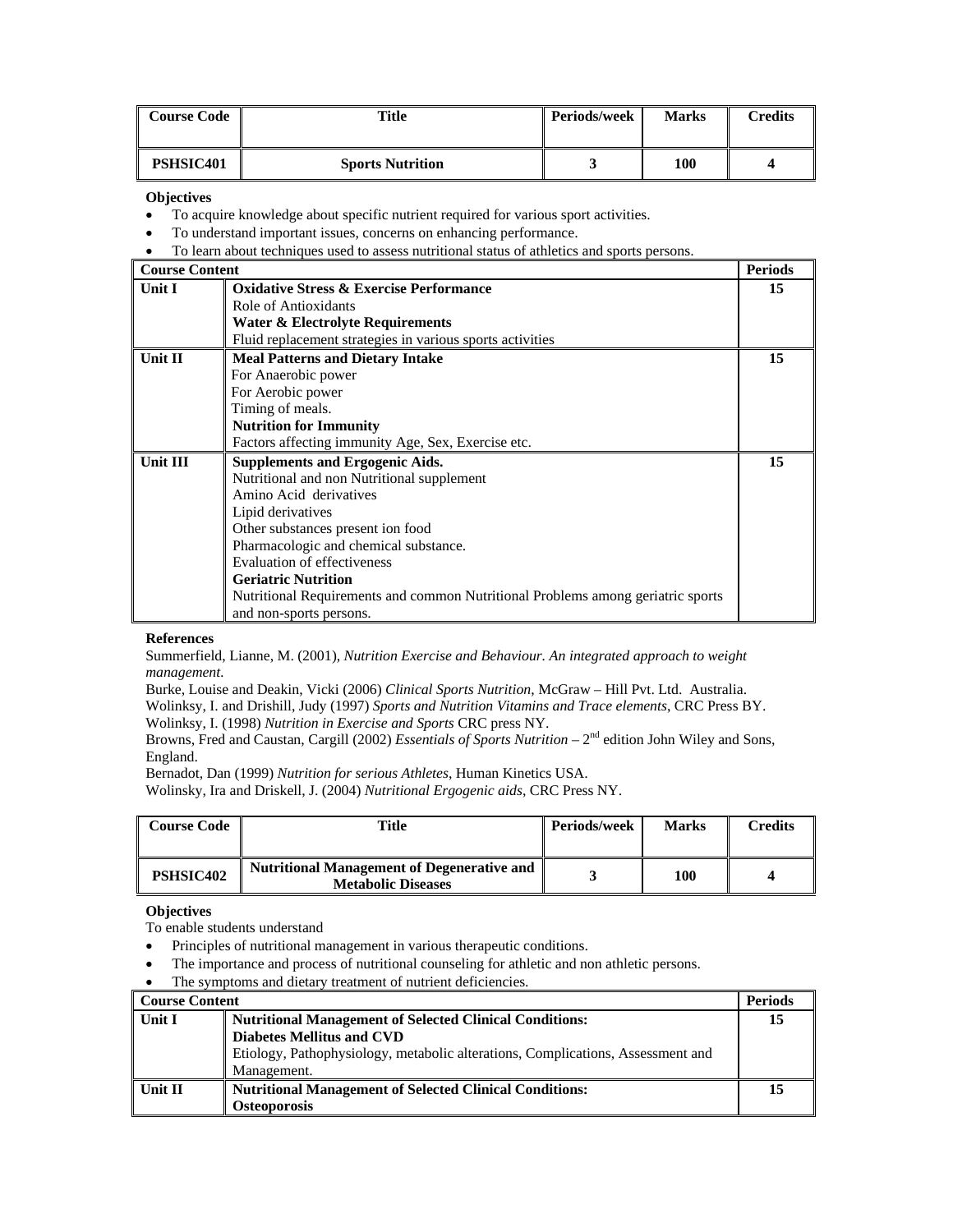|            | Bone Physiology, Effect of Nutrition age, sex and exercise on bone health. |    |
|------------|----------------------------------------------------------------------------|----|
|            | Assessment of skeletal fitness.                                            |    |
|            | Preventive and curative strategies of osteoporosis                         |    |
| l Unit III | <b>Nutritional Management of Exercise Injuries</b>                         |    |
| l Unit IV  | <b>Management of Selected Macro and Micronutrient Deficiency Diseases</b>  | 15 |
|            | PEM, EFA deficiency, Vitamin A, Iron and Iodine deficiency disorders.      |    |

Wolinsky, Ira (1998) *Nutrition in Exercise & Sport* (3rded.)

Fred and Brouns (2002) *Essentials of Sports Nutrition* (2<sup>nd</sup> ed.), John Wiley & Sons pub.

Mc Ardle, W.D. & Katch (2005) Sports and Exercise Nutrition (4<sup>th</sup>ed.) Williams & Wilkins, A Waverly Company.

Williams, C. & Delvin, J.T. (1992) *Foods, Nutrition & Sports Performance* (1sted.)E. & F.N. Sons' Pub. Burke, L. Y.and Deking, V. (2006) *Clinical Sports Nutrition* (3rd ed.), Tata McGraw Hill Pub.

Summerfield, Lianne, M. (2001) *Nutrition Exercise and Behaviour An integrated approach to weight management*, Belmount (USA). Wadsworth/Thompson Learning

| <b>Course Code</b> | Title                   | <b>Periods/week</b> | <b>Marks</b> | Credits |
|--------------------|-------------------------|---------------------|--------------|---------|
| <b>PSHSIC403</b>   | <b>Holistic Fitness</b> | ັ                   | 100          |         |

## **Objectives**

- To know about all dimensions of fitness
- To understand the concepts of stress and its implications on Health
- To imbibe knowledge about strategies that could be used to modify unhealthy behavior

| <b>Course Content</b> |                                                        | <b>Periods</b> |
|-----------------------|--------------------------------------------------------|----------------|
| <b>Unit I</b>         | <b>Stress and Health</b>                               | 15             |
|                       | Interplay of mind, body and behavior                   |                |
|                       | Stress responses, relaxation responses and homeostasis |                |
|                       | Stress prone personality patterns                      |                |
|                       | Stress related chronic diseases/disorder               |                |
|                       | Effects of depression on health                        |                |
|                       | Suicide—warning signs and prevention stress assessment |                |
|                       | Managing stress                                        |                |
|                       | Modifying unhealthy behavior                           |                |
| <b>Unit II</b>        | <b>Addictive Behavior and its Effect on Health</b>     | 15             |
|                       | Risk factors of addiction                              |                |
|                       | Harmful effects of substance abuse                     |                |
|                       | Strategies to overcome substance abuse                 |                |
| <b>Unit III</b>       | <b>Fitness Assessment for Wellness</b>                 | 15             |
|                       | Evaluation of health status                            |                |
|                       | Measuring cardio respiratory fitness                   |                |
|                       | measuring muscle endurance                             |                |
|                       | Flexibility                                            |                |
|                       | Field assessment of body composition                   |                |
|                       | <b>Lifetime Fitness</b>                                |                |
|                       | Adherence to a fitness program regime.                 |                |
|                       | Factors that affect adherence                          |                |
|                       | Problems of adherence                                  |                |

**References** 

Powers, S. and Dodd, Stephen (1996) *Total fitness*, Allyss and Bacon, Univ. of Florida

Hoeger, W., Turner, Low and W. Hafen Brent (2002), *Wellness Guidelines for ahealthy life style* Wadsworth/Thomas Learning USA.

Brannon, L. and Feist, Jess (2000), *Health Psychology IV edition, An Introduction to behaviour and health*, Wadsworth USA.

Schafer Walt (1998) *Stress Management for IV ed. Wellness* Wadsworth USA.

*Mind, body and soul* (1998) The body shop, Bullyinch press book, little Brown and co.

Bhat and Savur, S. (1998) *Fitness for life*, Jaico publishing House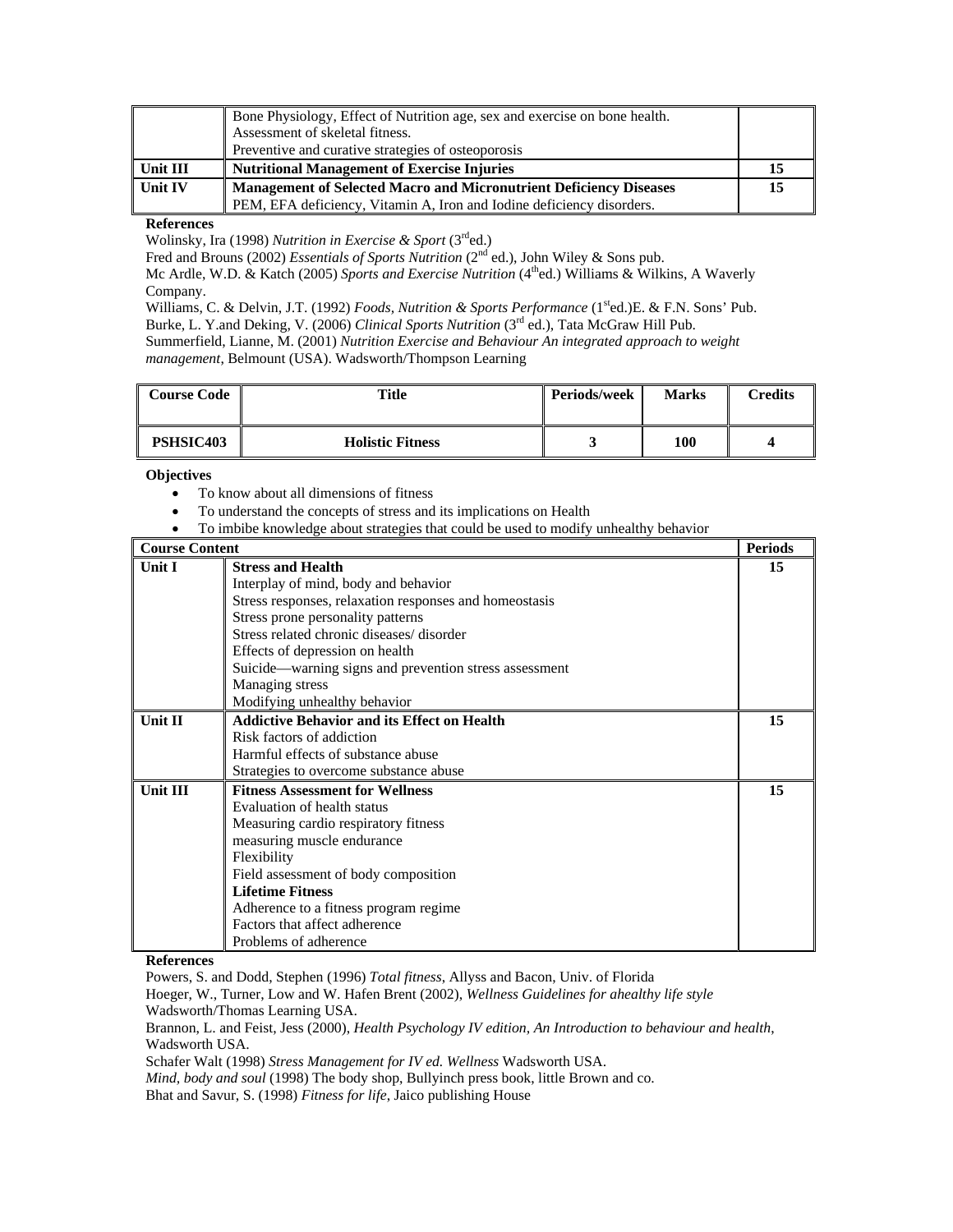| <b>Course Code</b> | Title                                                            | <b>Periods/week</b> | <b>Marks</b> | Credits |
|--------------------|------------------------------------------------------------------|---------------------|--------------|---------|
| PSHSIC404          | <b>Food Service Management in Health Care</b><br><b>Settings</b> |                     | 100          |         |

**Objectives** 

- To apply the principles of management in food service organizations (health settings)
- To understand the importance of quality management and process improvement in food service organizations
- To learn about the food product flow in specific food production units
- To gain knowledge about entrepreneurship in the food service sector

#### **Course Content Periods Periods Periods Unit I Menu Planning**  Trends in menu planning Menu pattern and structure **15 Unit II Food Product Flow**  Procurement Production Service Kitchen design Equipment layout Safety, sanitation and maintenance **15 Unit III Entrepreneurship In Food Service**  Starting of a food service business( location, layout) Management of finances Legal requirements Skills/ knowledge needed for an entrepreneur in food service sectors. Planning strategies for marketing of food services/ products. **15**

#### **References**

Spears, Marian, C. and Gregoine, Mary, B. (2006) *Food service organization – A managerial and system approach* Pearson Prentice Hall USA.

Payne – Palacio, Theis, Monica (2005) *Introduction to food service*, Pearson Prentice Hall USA.

Aswathappa, K. (2005) *Human resource and personnel management* (4thed.) Tata McGraw – Hill Publishing Company limited. New Delhi.

Robbin, Stephen and Coulta, Mary (2002), *Management* (7<sup>th</sup>ed.) Ashoka K. Ghosh, Prentice – Hall of India, Pvt. Ltd. New Delhi.

Buttle, Francis (1992) *Hotel and food service marketing – A managerial approach* ELBS edition, Cassel Educational Ltd, London.

Sudan AmikSadan, (2002) *Food service operations*, Anmol Publications, New Delhi.

Neigh, Jagmohan (2004) *Food and beverage laws (Food Safety and Hygiene)*, Aman Publication, New Delhi. Bagchi, S.N. and Sharma, Anita (2004) *Textbook of food and beverage service* 2nd revised edition Aman Publications, New Delhi.

Subject Kumar, Sandeep Mallik (2007) *Food service facilities*, Aman Publishers New Delhi. Hughes, Diane and Golzen, Godfrey (1986) *Running your own restaurant*, Kojan Page limited, London. Erdosh, George (2000) *Start and run a profitable cater business*, Jaico Publishing House, Mumbai.

| <b>Course Code</b> | Title                                                  | <b>Periods/week</b> | <b>Marks</b> | <b>Credits</b> |
|--------------------|--------------------------------------------------------|---------------------|--------------|----------------|
| <b>PSHSICP401</b>  | <b>Nutrition &amp; Exercise for Special Conditions</b> |                     | 100          |                |

## **Objectives**

- To enable students plan and prepare diets for weight management and malnourished conditions.
- To impart the skill of coordinating exercise programme and diet in special conditions.
- To impart theoretical knowledge and practical skills in planning and preparation of diets for sports persons of various categories.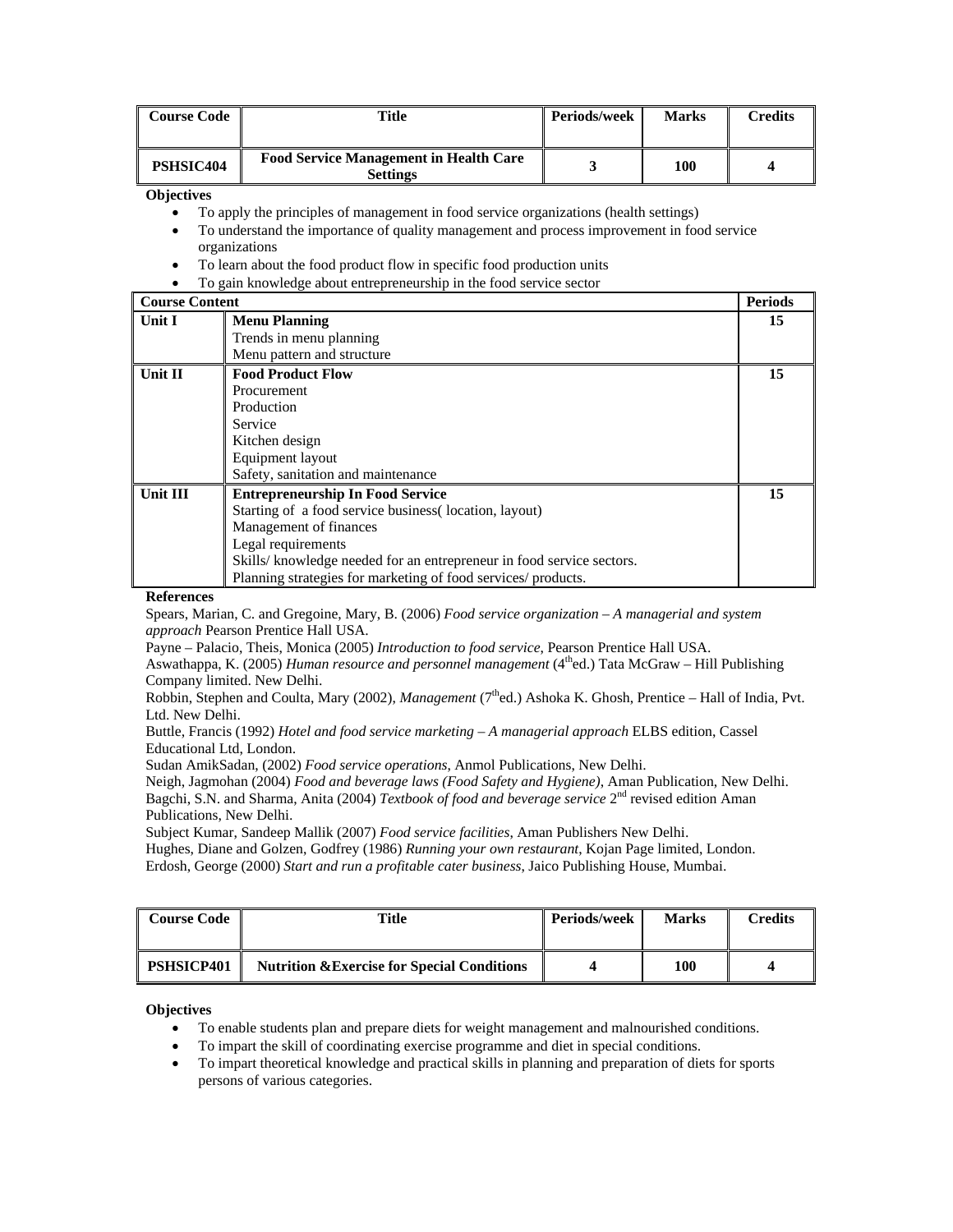| <b>Course Content</b> |                                                                                                                                                                  | <b>Periods</b> |
|-----------------------|------------------------------------------------------------------------------------------------------------------------------------------------------------------|----------------|
| Unit I                | <b>Planning and Preparation of Diets for Sports and Non-Sports Persons Suffering for</b><br>the following Conditions:<br><b>Eating Disorders</b><br>Hypertension | 15             |
| Unit II               | Planning and Preparation of Diets for Sports and Non-Sports Persons Suffering for<br>the following Conditions:<br><b>CHD</b><br>Ulcers (Peptic Duodenal)         | 15             |
| Unit<br>Ш             | <b>Planning and Preparation of Diets for Sports and Non-Sports Persons Suffering for</b><br>the following Conditions:<br>Jaundice<br><b>PEM</b><br>Anemia        | 15             |
| Unit<br>IV            | <b>Planning of Exercise Programmes for Special Conditions</b>                                                                                                    | 15             |

Burkee, L. and Deakin, V. (2006) *Clinical sports nutrition* (3<sup>rd</sup>Ed.) The McGraw Hill Companies

Mahan, L.K. and Escott-Stumps, S. (2000) *Krause's food, nutrition & diet therapy*(11<sup>th</sup>Ed.)CRC press.